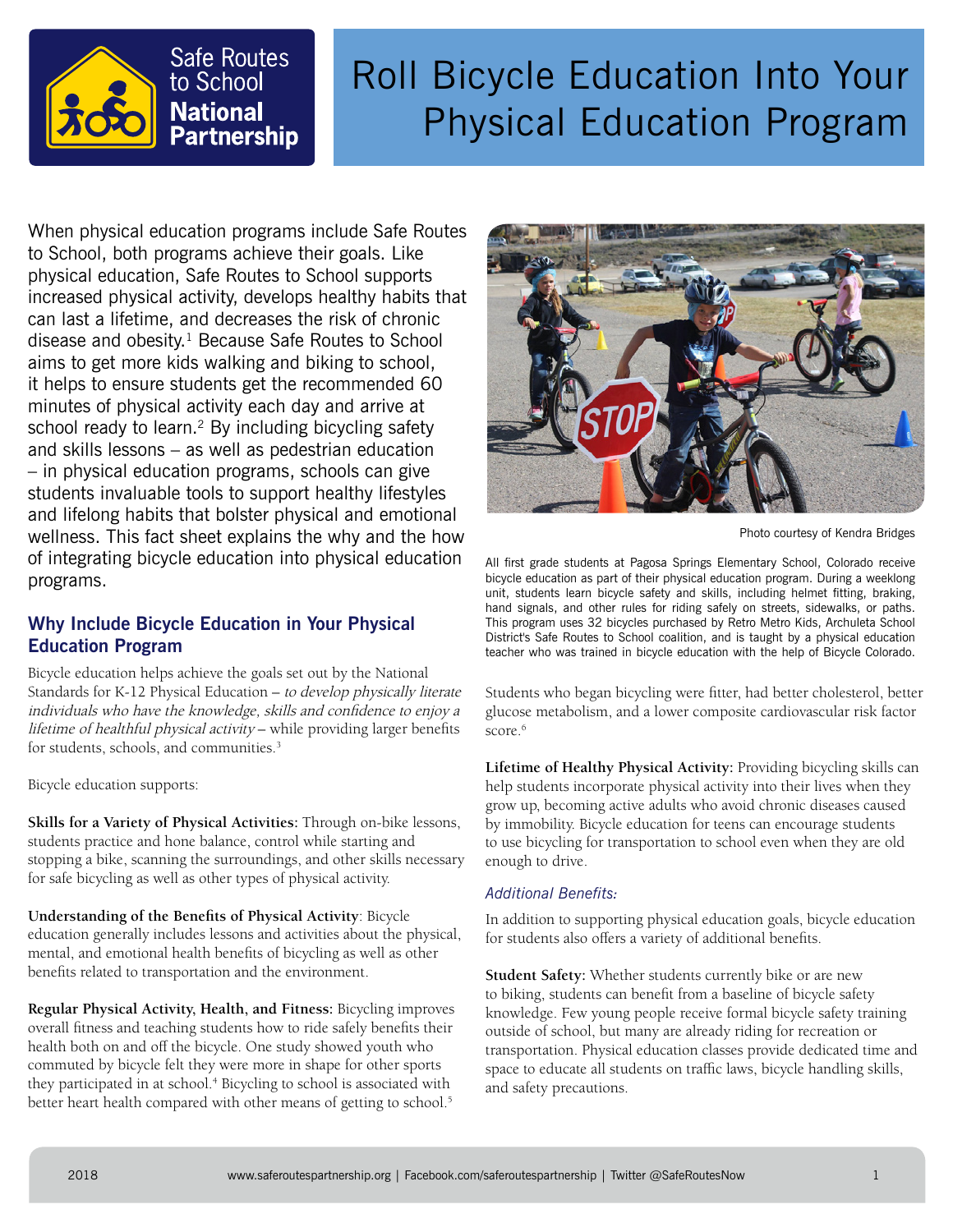Riding for transportation is especially common for low-income students, who are twice as likely to walk or bike to school as more affluent students.7 However, low-income students are also more likely to experience collisions and injuries due to inadequate street infrastructure. This means that practical lessons on how to minimize risks while bicycling may bring particular assistance to low-income students, while benefiting all students.

**Attendance & Academic Performance:** Providing bicycling safety education during the school day also supports students' academic performance. For students facing transportation barriers that prevent them from getting to school on time or at all, skills and confidence gained in physical education classes can help them to start bicycling to school. The increased physical activity that bicycle education supports has also been shown to help students concentrate and do better in class.8

**Independence & Mobility:** Bicycling supports emotional well-being by giving students an opportunity to be self-reliant by transporting themselves independently.9 Using a bicycle for transportation makes further destinations accessible for students reliant on walking, public transportation, and being driven by friends or family. A student experiences self-growth and independence by being able to independently access neighborhood locations that were previously too far to walk or where public transportation was not available.<sup>10</sup>

# **Developing a Bicycle Education Program for your Physical Education Classes**

Bicycling among students often begins in elementary school and peaks before high school. This trend makes elementary and middle school physical education programs opportune places for bicycle education. Schools can incorporate bicycle education into physical education programs in several ways.

The structure of your bicycle education program will depend on what monetary and staffing resources, equipment, and space are available. Basic bicycle education programs are typically a week long. Programs that offer more detailed instruction and time to practice skills can be as long as a month and often include classroom activities and on-bike skills practice. Since all students will need bicycles to use during skills practices is important. Schools will also need to consider how bicycles will be purchased or borrowed, maintained, and stored and whether a teacher or an outside instructor will teach the lessons.

### **Adaptive Bicycles**

Find resources for funding adaptive bicycles with the organizations listed below. [Shriners](http://www.shrinershq.org) and [Kiwanis](http://www.kiwanis.org) will donate funds to purchase adaptive equipment for youth with disabilities, including adapted bikes and other recreational equipment. **[AMBUCS](https://ambucs.org/)** provides Amtryke therapeutic tricycles to individuals unable to operate a traditional bike.

#### **Bicycle Education Resources**

Check with your state departments of transportation or health to see if your state has a tailored curriculum.

- $Bikeology A middle and high school bicycle curricular$  $Bikeology A middle and high school bicycle curricular$ aligned with National Standards for K-12 Education.
- [Walk! Bike! Fun! \(Minnesota\)](http://www.bikemn.org/education/walk-bike-fun)  A comprehensive curriculum for students ages 5 through 13 that teaches safe traffic behavior through classroom activities and onthe-bike skills practice.
- [Let's Go NC! \(North Carolina\)](https://www.ncdot.gov/bikeped/safetyeducation/letsgonc/7.html) A pedestrian and bicycle safety skills program for elementary schools, including lesson plans and videos.
- [California Pedestrian and Bicycle Safety Curriculum for](https://sonomasaferoutes.org/content/california-pedestrian-and-bicycle-safety-curriculum-grades-4-and-5)  Grades 4 and  $5 - A$  program aligned with California education standards specifically for upper elementary school students.
- [Active Transportation Alliance Teacher Resources](http://www.activetrans.org/teacher-resources)  A resource kit that includes quick 10-minute lessons for use in PE classes, other sample lessons, and additional resources for elementary, middle, and high school teachers.
- [Safe Routes to School Marin County Curriculum](http://www.saferoutestoschools.org/curriculum.html) Bicycle safety unit guidebooks for fourth and sixth grades.

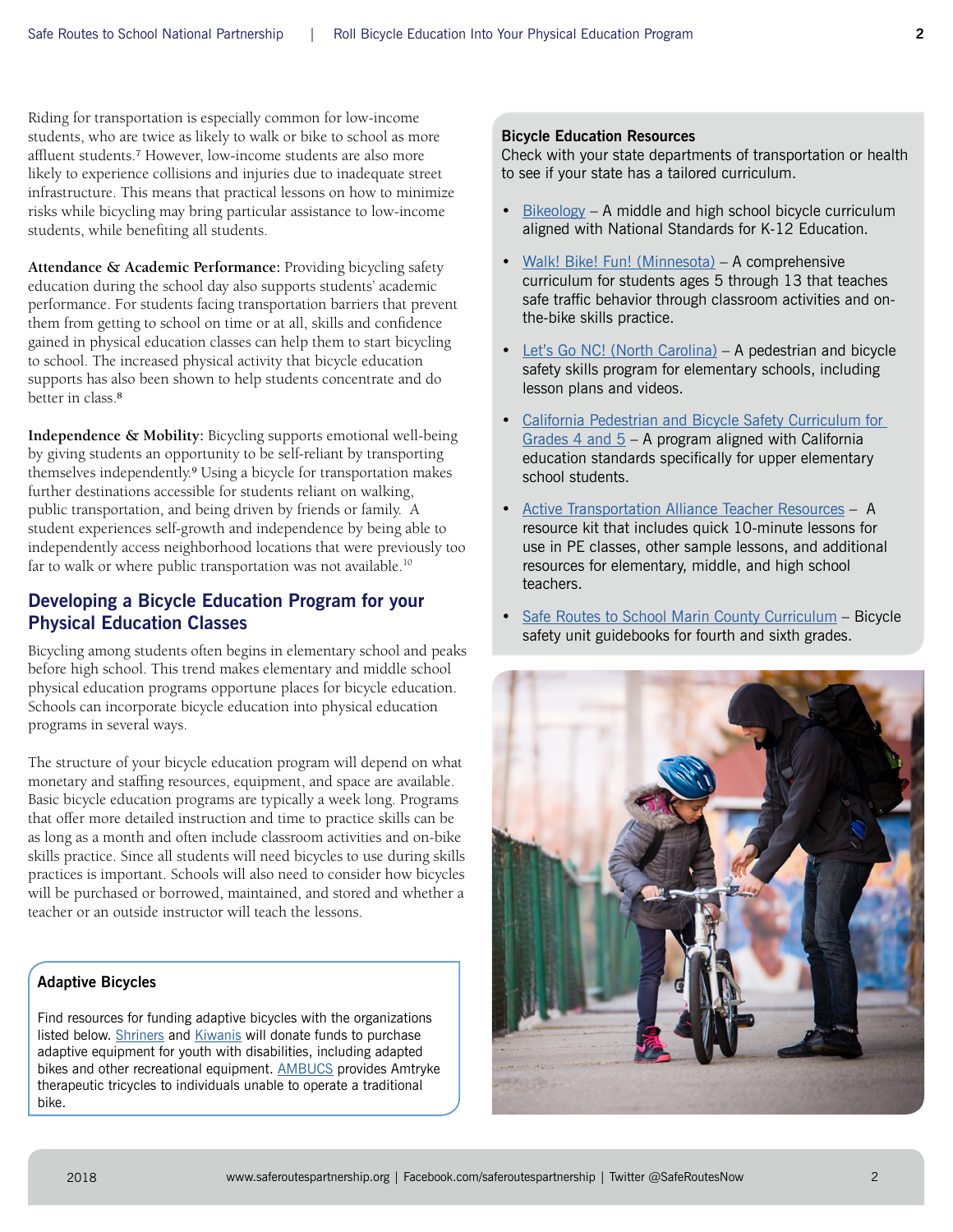### *Bike Education Content and Curricula*

Bicycle education typically covers the following three areas: bicycle safety, traffic laws, and bicycle handling skills. Some schools expand the curriculum to include bike maintenance. Schools can use a variety of existing materials – videos, handouts, and curricula – developed by government agencies and health organizations. Some curricula include step-by-step lesson plans, and align with national physical education standards (e.g. Bikeology) or with specific state physical education content standards. While most programs include both classroom and on-bike lessons, some programs opt to only include lessons that do not require students to get on bikes because of monetary, space, or other constraints. This can be an easier first step to starting your bicycle education program.

#### *Supplies: Bicycles, Helmets, and Other Equipment*

If your program is going to include on-bike lessons, you will need to determine who is providing the bicycles as well as helmets and other equipment. Some programs ask students to bring their own bicycles and helmets from home. These students can also share their bicycles with students who do not have their own or cannot bring it. If the school is going to provide bicycles, account for costs for purchasing, maintaining, and storing a fleet. When a bicycle education curriculum is rolled out at multiple schools in a district, a bicycle trailer can enable the fleet to travel from school to school. Consider applying for grants to create a bicycle fleet. Bicycle manufacturers such as Specialized might donate to or sponsor a program. Also look into borrowing bicycles from a local bicycle organization. For more information on building a bicycle fleet, refer to Funding, Organizing, and Maintaining Bicycle Fleets and Minnesota Bicycle Alliance's Bicycle Fleet Guide.

#### *Instructors*

Your bicycle education program will require a trained bicycle education instructor to teach students skills and safety. A bicycle education program can either train physical education teachers to deliver the program or rely on contractors such as local bicycle advocacy organizations.

When physical education teachers serve as the instructors, an initial outlay may be necessary to train staff and provide support for the first year of programming, but after that period, teachers can adjust and replicate the unit for future years. School-facilitated bike education builds the cost of instructors into regular budgeting of teacher time and salary. Meanwhile, investing in bicycle education training for current teachers keeps resources inside the school and provides staff with a personal and professional development opportunity.

There are other benefits to training physical education teachers as well. Having physical education teachers facilitate bicycle education is helpful for building bicycling momentum at your school because teachers:

- Have meaningful relationships with students and can serve as role models championing bicycling;
- Are familiar with their school and students and can tailor program content to fit specific needs.
- Can reinforce bicycle education lessons by incorporating concepts into other units.
- Have the ability to organize competitions or school wide events encouraging bicycling.

Contracting with a bicycle organization specializing in bicycle education or other outside professionals is an alternative to training teachers. Some bicycle organizations are able to provide bicycle education at no cost to schools through grants from government agencies or foundations. As experts in the field, they can offer the most current information and effective activities. Bicycle education contractors often provide bicycles for students through a traveling bicycle fleet. For schools with limited access to bicycles or space, this resource alone can be essential. Reach out to your local bicycle organization to see if they can provide a free or low cost option for your school.

#### **Ways to Start Now!**

Jump-start your bicycle education program by incorporating information and activities into your existing school programming. Make bicycling part of your messaging, handouts, and sport days in your physical education program. Create a school wide competition for participation in bicycle education and events. Promote walk or bike to school day. Show school support for bicycling by providing information and safety tips on your school website. Generate staff and family awareness by including bike to school day, bicycle skills courses, and other bicycling events on your school calendar. School wide support for bicycling benefits students and physical education goals.

#### **Conclusion**

Bicycle education and physical education are a natural fit because of their intersecting goals. Physical education teachers can affect the health and safety of youth by teaching safe bicycling skills and behaviors around traffic. As a result, youth will get more physical activity, have more fun, be safer when bicycling, and be more likely to use bicycling as a form of activity and transportation for a lifetime.